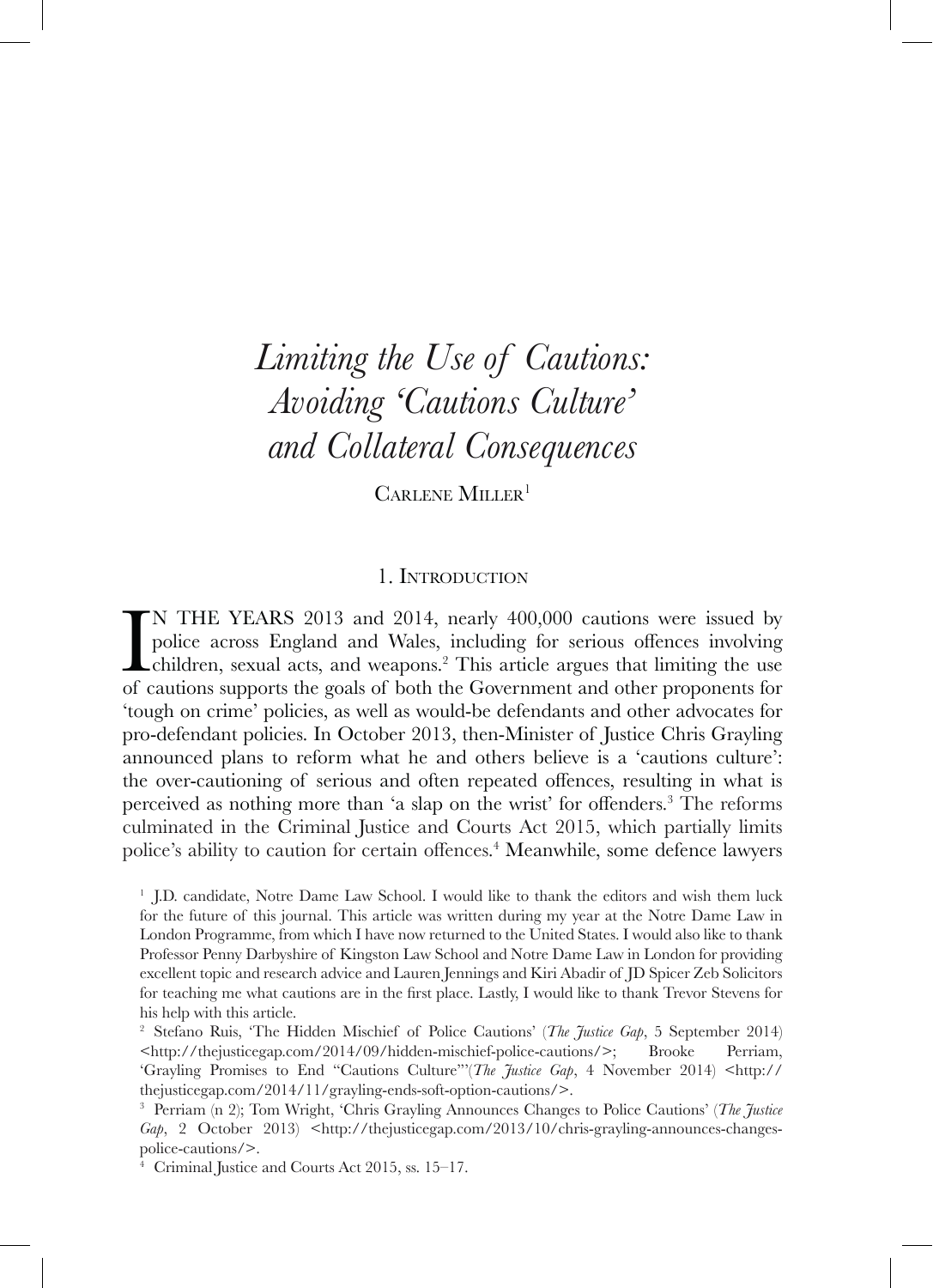and other defence proponents believe the current caution system is also in need of reform as would-be defendants may not fully understand that a caution carries with it a criminal conviction and various collateral consequences that may affect future employment, character evidence given in future court proceedings, and other aspects of life.

In perhaps a rare occurrence, the goals of advocates both for and against 'tough on crime' policies can be met by limiting the use of cautions. In limiting the use of cautions, the Government can lessen the prevalence of the 'cautions culture' that 'tough on crime' proponents believe encourages recidivism and further offending. Simultaneously, would-be defendants will receive fewer unadjudicated convictions on their criminal histories, thus avoiding the collateral consequences of those convictions in the areas of employment background checks and bad character evidence used against them in future legal matters. Limiting the use of cautions thus furthers the Government's goal to disincentivise further offending while concurrently avoiding the over-penalisation of would-be defendants brought on by the collateral consequences of cautions.

## 2. Development of the Use of Cautioning

The practice of cautioning began with juveniles in an effort to limit juveniles' exposure to the criminal justice system.5 The Children and Young Persons Act 1969 grants the original statutory authority to caution.6 By 1981, the Parliamentary All-Party Penal Affairs Group supported the view that youth cautions were an excellent method to address delinquency if the youth is not a persistent delinquent, a police warning in a formal setting would be sufficiently impactful, the family had been alerted, and the youth could be connected with an agency that could assist in alleviating the factors making the youth delinquent.<sup>7</sup> A 1983 study showed that youth cautions appeared to be achieving their intended result, since juveniles receiving cautions were less likely to re-offend than those who were prosecuted.<sup>8</sup> Other justifications for cautioning are that it avoids stigmatising juveniles, connects the juvenile's family with social services, and saves police and court resources from being squandered on trivial offences.<sup>9</sup>

Juvenile cautions were, however, granted inconsistently, varying in the type of offences cautioned and the number of cautions given to a single offender.10 In response to these inconsistencies, the Home Office issued guidelines in 1985 that cautions were to be given only when the seriousness of the offence falls short of the need for prosecution and where there was: '(a) sufficient evidence to prove the

<sup>8</sup> ibid.

<sup>5</sup> Ronald Bartie, 'A Deviation from Crime' [1990] 140 NLJ 1494.

 $6$  ibid.

<sup>7</sup> ibid.

<sup>9</sup> Sean Enright, 'Charge or Caution?' [1993] 143 NLJ 446.

 $10$  ibid.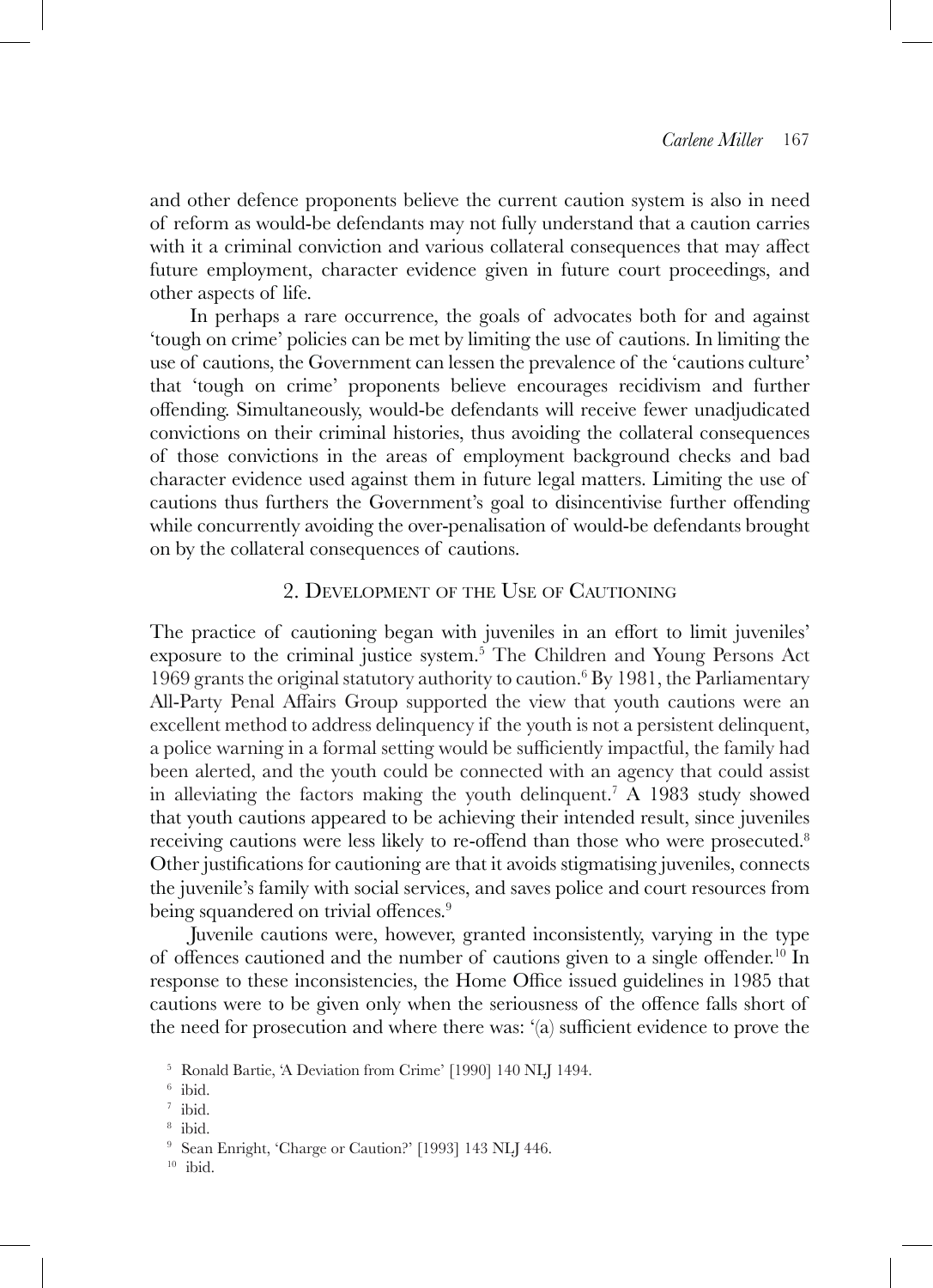case, (b) the juvenile admitted the offence, and (c) the juvenile's parents had given their agreement to this course of action.'11 The Crime and Disorder Act 1998 further required that for a caution to be given, the police must determine that the child has committed an offence, that there is a realistic prospect of conviction, that the offence has been admitted, that the child has no previous convictions, and that it is not in the public interest to prosecute.<sup>12</sup> Neither the consent of the child nor the child's appropriate adult was a condition.13 If the child had been previously cautioned in the last two years, a caution could not be given.<sup>14</sup> A two-category system of youth and youth-conditional cautions was then created by The Legal Aid, Sentencing, and Punishment of Offenders Act 2012.15 Cautions would now be given where the child admits to the offence, the police decide there is sufficient evidence to charge and that the child should not be prosecuted, the caution is given in the presence of an adult, and the implications of the caution are explained.<sup>16</sup> However, consent was not required nor were there safeguards preventing the adult from urging the child to confess.17 These changes were introduced in response to the case of *R v Durham Constabulary*, where a 14-year-old boy was cautioned for sexual assault, but was not told until a week later about his obligation to register on the Sex Offenders Registry.<sup>18</sup> The House of Lords quashed the appeal, though Baroness Hale did criticise the lack of a consent requirement.<sup>19</sup>

Adult cautions were considered only a 'possible course of action' in the 1985 Home Office guidelines and were only considered suitable for elderly or vulnerable adults.20 The Home Office's stance drastically changed by 1990, when their circular announced that adults should not 'be excluded from cautioning by reason only of their age.'21 Adult cautions were to be given only when there was 'an admission of guilt' and 'sufficient evidence to prove the charge.'22 The guidelines iterated that in assessing whether a caution should be given, the nature of the offence, the likely penalty resulting from prosecution, and the offender's age, health, attitude, and previous record should all be considered.23 By the early 1990s, adult cautions were

<sup>14</sup> ibid; Crime and Disorder Act, s. 65(2).<br><sup>15</sup> Legal Aid, Sentencing and Punishment of Offenders Act 2012, ss. 135–138 ['2012 Act']; Ronald Ellis & Stuart Biggs, 'Simple Cautions' [2013] 5 AR 6, 7.

<sup>16</sup> 2012 Act, s.  $66ZA(1)-(4)$ ; Ellis and Stuart (n 15).

<sup>17</sup> Ellis and Biggs (n 15).<br><sup>18</sup>  $R \, v$  Durham Constabulary [2005] UK 21.

<sup>21</sup> Home Office Circular 59/1990; Ellis and Biggs (n 15).

<sup>&</sup>lt;sup>11</sup> ibid; Home Office Circular 14/1985.

 $12$  Crime and Disorder Act 1998, s. 65(1); Jon Robins, 'Youth Cautions and the Slap on the Wrist' (*The Justice Gap*, 16 November 2012) <http://thejusticegap.com/2012/11/youth-cautions-and-theslap-on-the-wrist/>.

 $13$  Robins (n 12).

<sup>19</sup> ibid [39].

<sup>20</sup> Home Office Circular 14/1985; Ellis and Biggs (n 15).

 $22$  ibid.

<sup>23</sup> ibid.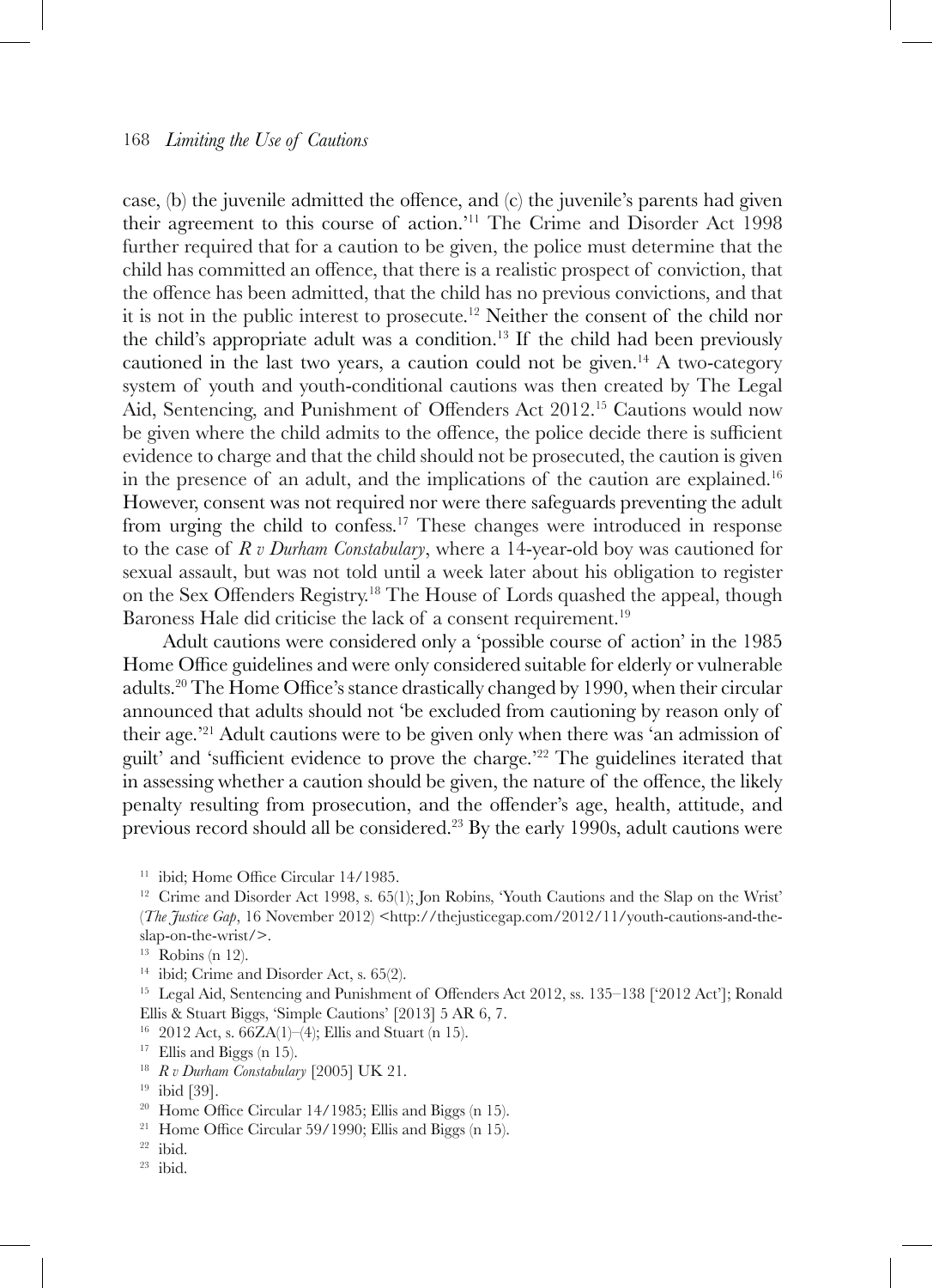widely being used and the range of offences quickly expanded to include theft, shoplifting, public order offences, minor assaults, criminal damage, and possession of controlled drugs.24 While cautions for drug possession were originally limited to cannabis, a 1993 Metropolitan police directive expanded cautions to include class-A drugs like cocaine and heroin.<sup>25</sup> By 2012, adult cautions were regularly given for child prostitution and pornography, cruelty to or neglect of children, and other indictable-only offences.<sup>26</sup>

The use of adult cautions was further expanded by the Criminal Justice Act 2003, which created simple and conditional cautions, $27$  while providing the Crown Prosecution Service with greater discretion in cautioning.<sup>28</sup> A conditional caution is given when the offender has made an admission and, having the effects explained to him by an authorised officer, agreed to the caution, $29$  which carries conditions such as compensation, drug addiction programmes, apologies, or attendance at victim counseling programmes.30 Conditional cautions have also been tested specifically for female sex workers, with the intention to divert women from prison and towards women's centres, which provide advice and educational courses.31 More serious offences continued to be prescribed as simple, rather than conditional, cautions, and a 2008 Home Office circular reemphasised that simple cautions are to be used for only low-level offences.<sup>32</sup>

These concerns prompted a review of cautioning by Justice Secretary Jack Straw in December 2009.33 In October 2013, Minister of Justice Chris Grayling announced that cautions for all indictable-only offences would be banned and

<sup>29</sup> Criminal Justice Act 2003, ss. 22(1), 23.

<sup>&</sup>lt;sup>24</sup> Enright (n 9) 446.<br><sup>25</sup> ibid.

<sup>26</sup> Catherine Baksi, 'Grayling Pledges No More "Slaps on Wrist" for Rapists and Child Sex Offenders' (Law Society Gazette, 1 October 2013) <http://www.lawgazette.co.uk/practice/graylingpledges-overhaul-of-cautions/5037948.article>.

<sup>&</sup>lt;sup>27</sup> Criminal Justice Act 2003, ss. 22–23.<br><sup>28</sup> Criminal Justice Act 2003, s. 23B, as inserted by the Criminal Justice and Immigration Act 2008; Ken Macdonald, 'The New Code for Crown Prosecutors' [2005] 155 NLJ 12.

<sup>&</sup>lt;sup>30</sup> 'Crime Brief' (*New Law Journal*, 2 August 2007) <http://www.newlawjournal.co.uk/nlj/content/ crime-brief-17>; Under s. 22(3) of the Criminal Justice Act 2003, the conditions which may be attached to conditional cautions are those which have one or more of the following objects: (a) facilitating the rehabilitation of the offender; (b) ensuring that the offender makes reparation for the offence, and; (c) punishing the offender.

<sup>&</sup>lt;sup>31</sup> 'Conditional Cautions Will Keep Women Out of Prison' (*New Law Journal*, 10 July 2008) <http:// www.newlawjournal.co.uk/nlj/content/conditional-cautions-will-keep-women-out-prison>.

<sup>&</sup>lt;sup>32</sup> Home Office Circular 16/2008; 'Criminal Litigation' (*New Law Journal*, 25 July 2008) <http:// www.newlawjournal.co.uk/nlj/content/law-digest-192>.

<sup>33</sup> Catherine Baksi, 'Government to Review Use of Cautions' (*Law Society Gazette*, 14 December 2009) <http://www.lawgazette.co.uk/news/government-to-review-use-of-cautions/53529.article>.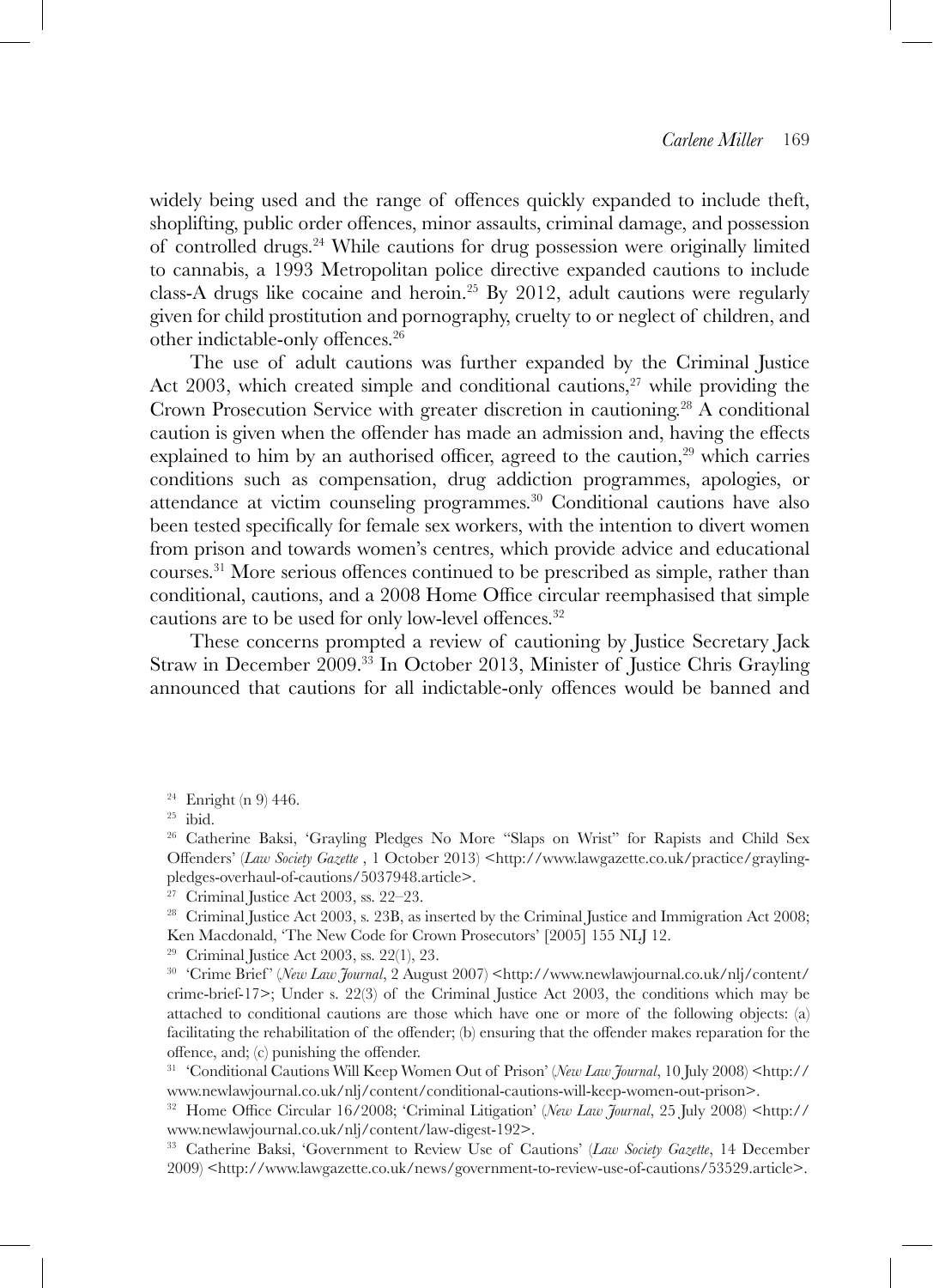offenders may face consequences, such as fines.<sup>34</sup> The governmental guidance of Grayling and his successor Michael Gove was made statutory by the Criminal Justice and Courts Act 2015, which mandated that cautions should not be given, save for in exceptional circumstances, if the offence is indictable-only<sup>35</sup> or a specific either-way offence<sup>36</sup> or if the offender has been cautioned in the past two years.37 The indictable either-way offences specified include offences related to crimes against children, crimes involving weapons, sexual crimes, and class-A drug crimes.38

## 3. Effects of Cautioning on Would-Be Defendants

While these various reforms over the years have grown out of a concern for how the rampant use of cautions harms victims and perceived law-abiding citizens, reforms have rarely addressed the effect of cautions on the would-be defendants who receive them. Cautions result in a number of collateral consequences, which would-be defendants often do not fully comprehend, especially if they are juveniles.39 Many cautions are accepted hastily without any legal representation, due to the LASPO 2012 cuts to legal aid and would-be defendants' eagerness to leave the police station.<sup>40</sup> Cautions can prevent travel abroad, especially to countries with strict immigration policies like the United States.41 Cautions are also likely to affect sentencing in future prosecutions, though the research is inconclusive because Ministry of Justice sentencing data does not separate prior convictions from prior cautions.42 The most serious collateral consequences of cautions are their effects on would-be defendants' employment criminal background checks and bad character evidence in future legal matters. These collateral consequences will be discussed in turn.

<sup>34</sup> ibid; Perriam (n 2). However, in a statement following Grayling's announcement, Surrey Police Chief Constable Lynne Owens made sure to clarify that 'the use of simple cautions for indictableonly offences represent a fraction of 1% of the total issued. Therefore, the police service would take the view that these are only used in exceptional circumstances currently.'

<sup>35</sup> Criminal Justice and Courts Act 2015, s. 17(2) ['2015 Act'].

- <sup>36</sup> 2015 Act, s. 17(3).
- <sup>37</sup> 2015 Act, s. 17(4)(b).

<sup>38</sup> Anthony Edwards, 'Criminal Law Changes' (*Law Society Gazette*, 15 June 2015) <http://www. lawgazette.co.uk/law/legal-updates/criminal-law-changes/5049333.article>; Ministry of Justice Guidance, 'Simple Cautions' (13 April 2013).

<sup>39</sup> Ellis & Biggs (n 15); Ruis (n 2).<br><sup>40</sup> Ellis & Biggs (n 15) 9.<br><sup>41</sup> Julian V. Roberts & Jose Pina-Sanchez, 'Previous Convictions at Sentencing: Exploring Empirical Trends in the Crown Court' [2014] 8 CLR 575, 582; David Sleight, 'Treat Reforms with Caution' (*Law Society Gazette*, 5 November 2014) <http://www.lawgazette.co.uk/law/practice-points/treatreforms-with-caution/5044849.article>.

<sup>42</sup> Roberts & Pina-Sanchez (n 41) 582.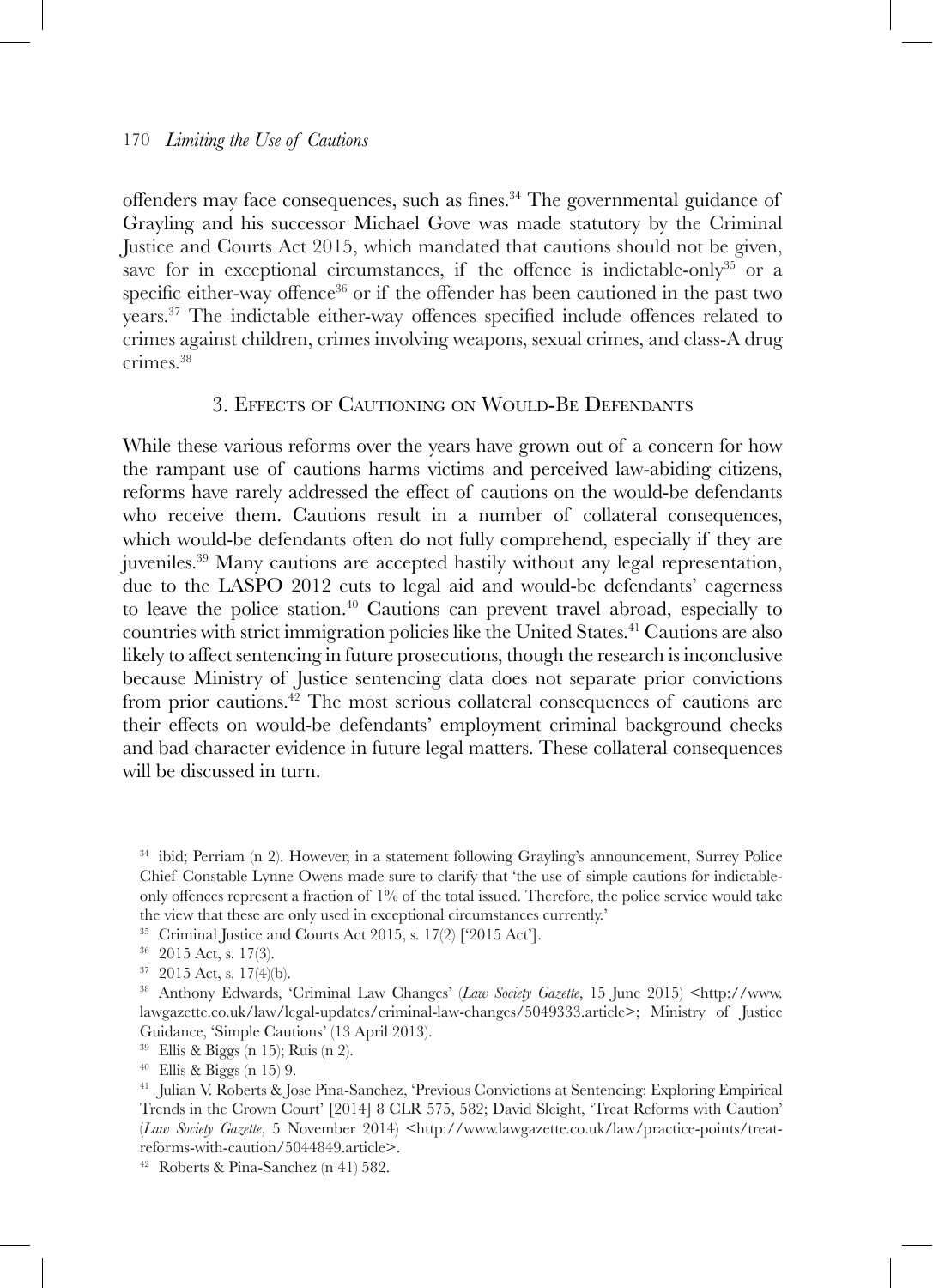## 4. Cautions and Background Checks

Accepting a caution mars a would-be defendant's criminal record with a conviction, which can be discovered during a criminal background check and create grave consequences for the would-be defendant's employment. The argument for including cautions in criminal record checks is that in accepting a caution, an individual admits their guilt and the caution should be treated as if it were a conviction, without any question of evidence having been 'inconclusive.'<sup>43</sup> However, not all share this view; in a 2009 lecture, Lord Justice Leveson, President of the Queen's Bench Division, posited that:

> In issuing an out of court disposal, the police are essentially acting as prosecutor and judge, outside the environment of an open court. Although these disposals are not convictions, they are kept on record and, at the least serious end, can risk criminalizing people who on a one-off occasion do something out of character, and who feel the quickest thing to do is accept the penalty or caution that is being proposed by the police, even if further analysis might have revealed no offence.<sup>44</sup>

Criminal record checks are required for all work that involves children or vulnerable adults—even unpaid, voluntary work, such as scout leading—and can include work in healthcare, law, and the Civil Service.<sup>45</sup> Doctors, lawyers, registered financial practitioners, and armed forces personnel who are cautioned may face separate investigation and disciplinary hearings.<sup>46</sup>

In attempts to lessen the severity of these consequences, there have been a number of reforms made to the criminal record check system. Criminal record checks are currently conducted by the Disclosure and Barring Service, which was launched in December 2012 as a merger of the Criminal Records Bureau and the Independent Safeguarding Authority.47 Previously, a criminal record check revealed current and spent convictions (including cautions), reprimands, and warnings.<sup>48</sup> Originally, under the Rehabilitation of Offenders Act 1974, cautions

<sup>43</sup> Richard Scorer, 'Blacklisted' [2006] 156 NLJ 125.

<sup>44</sup> Rachel Rothwell, 'Out of Court Disposals Warning' (*Law Society Gazette*, 9 December 2010) <http://www.lawgazette.co.uk/news/out-of-court-disposals-warning/58440.article>.

<sup>45</sup> Helen Hart, 'Checking Up: Are Criminal Records Bureau Checks Too Onerous? Ask Helen Hart' (*New Law Journal*, 15 February 2008) <http://www.newlawjournal.co.uk/nlj/content/ checking>; Ellis & Biggs (n 15) 7.

<sup>46</sup> Ruis (n 2).

 $^{47}$  Ellis & Biggs (n 15) 7.  $^{48}$  Hart (n 45).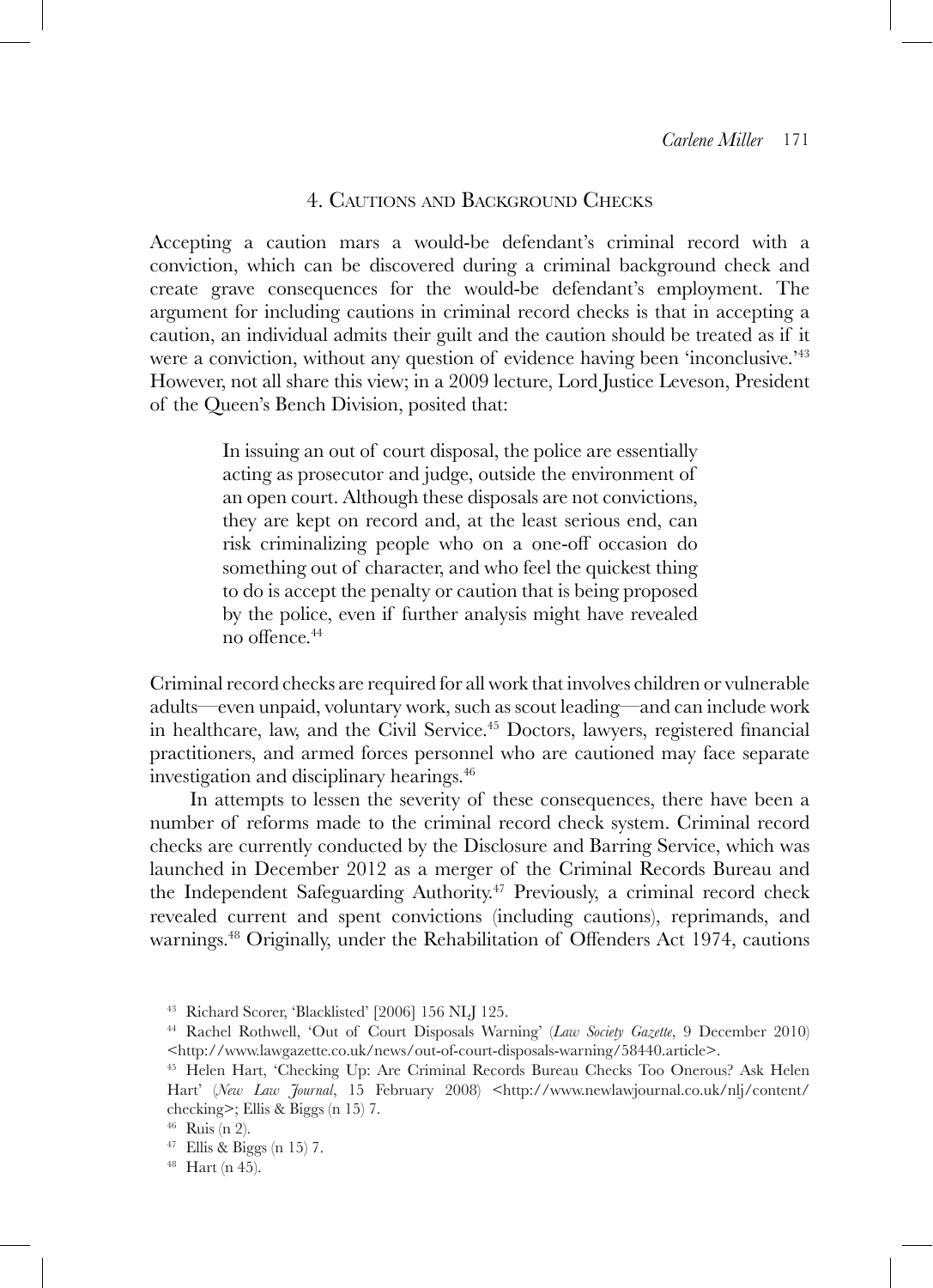became spent after the offender did not recidivate after a specified period of time.<sup>49</sup> This policy was changed in the Criminal Justice and Immigration Act 2008, which spent simple cautions as soon as they were imposed and spent conditional cautions three months after their imposition if conditions were met.50 A filtering scheme introduced in May 2013 no longer discloses minor convictions and cautions after six years for adults and after two years for juveniles.<sup>51</sup> The filtering scheme has, however, a number of exclusions for cautions related to listed offences and cautions issued to would-be defendants with previous convictions.<sup>52</sup> Many people with multiple minor cautions will continue to have cautions disclosed for the rest of their lives.53 It should be noted that obtaining multiple minor cautions, so as to be excluded from the filtering scheme, can derive from something as simple as being overpaid benefits for two consecutive months and receiving one caution for each month.<sup>54</sup>

The courts have also weighed in on the employment consequences of cautions appearing on criminal records. In 2005, the Information Tribunal ruled in *Chief Constable of West Yorkshire, South Yorkshire and North Wales v Information Commissioner* that old records could be retained for 'policing purposes and the administration of justice' but were not to be disclosed for other purposes, such as vetting.55 Practically, this did not occur until statutory intervention by the Crimes and Courts Act 2013, though some cautions, for serious sexual and violent offences, will always be disclosed.<sup>56</sup>

Disclosure of cautions in criminal record checks also raises issues concerning Article 8 of the European Convention on Human Rights, as the European Court of Human Rights ruled in *M.M. v The United Kingdom* that cautions are a part of a person's private life.57 This case arose out of a Northern Irish caution, which has some procedural differences to English cautions but, nonetheless, raises Article 8

<sup>49</sup> Rehabilitation of Offenders Act 1974, Schedule 2, s. 3.

<sup>50</sup> Criminal Justice and Immigration Act 2008, s. 49 & Schedule 10; Anthony Edwards, 'Criminal Law Roundup: More than Just the Usual Suspects' (*Law Society Gazette*, 22 October 2009) <http:// www.lawgazette.co.uk/law/criminal-law-roundup-more-than-just-the-usual-suspects/52791. article>.

<sup>51</sup> Jamie Grace, 'Old Convictions Never Die, They Just Fade Away: The Permanency of Convictions and Cautions for Criminal Offences in the UK' [2014] 78(2) JCL 121, 131.<br><sup>52</sup> Ruis (n 2).

<sup>53</sup> Christopher Stacey, 'Filtering of Cautions and Convictions Doesn't Go Far Enough' (*The Justice Gap*, 21 June 2014) <http://thejusticegap.com/2014/06/filtering-cautions-convictions-doesnt-gofar-enough>; 'No Place for Cautions' (*New Law Journal*, 19 June 2014) <http://www.newlawjournal. co.uk/nlj/content/no-place-cautions>.

<sup>55</sup> Chief Constables of West Yorkshire, South Yorkshire and North Wales Police v Information Commissioner [2005] UKIT DA 05 0010 (12 October 2005), para. 220.

<sup>56</sup> Anthony Edwards, 'Legislation and Case Law' (*Law Society Gazette*, 30 September 2013) <http:// www.lawgazette.co.uk/law/legal-updates/legislation-and-case-law/5037881.article>.

<sup>57</sup> *M*.*M. v United Kingdom* (App. no. 24029/07) [2012] ECHR 1906.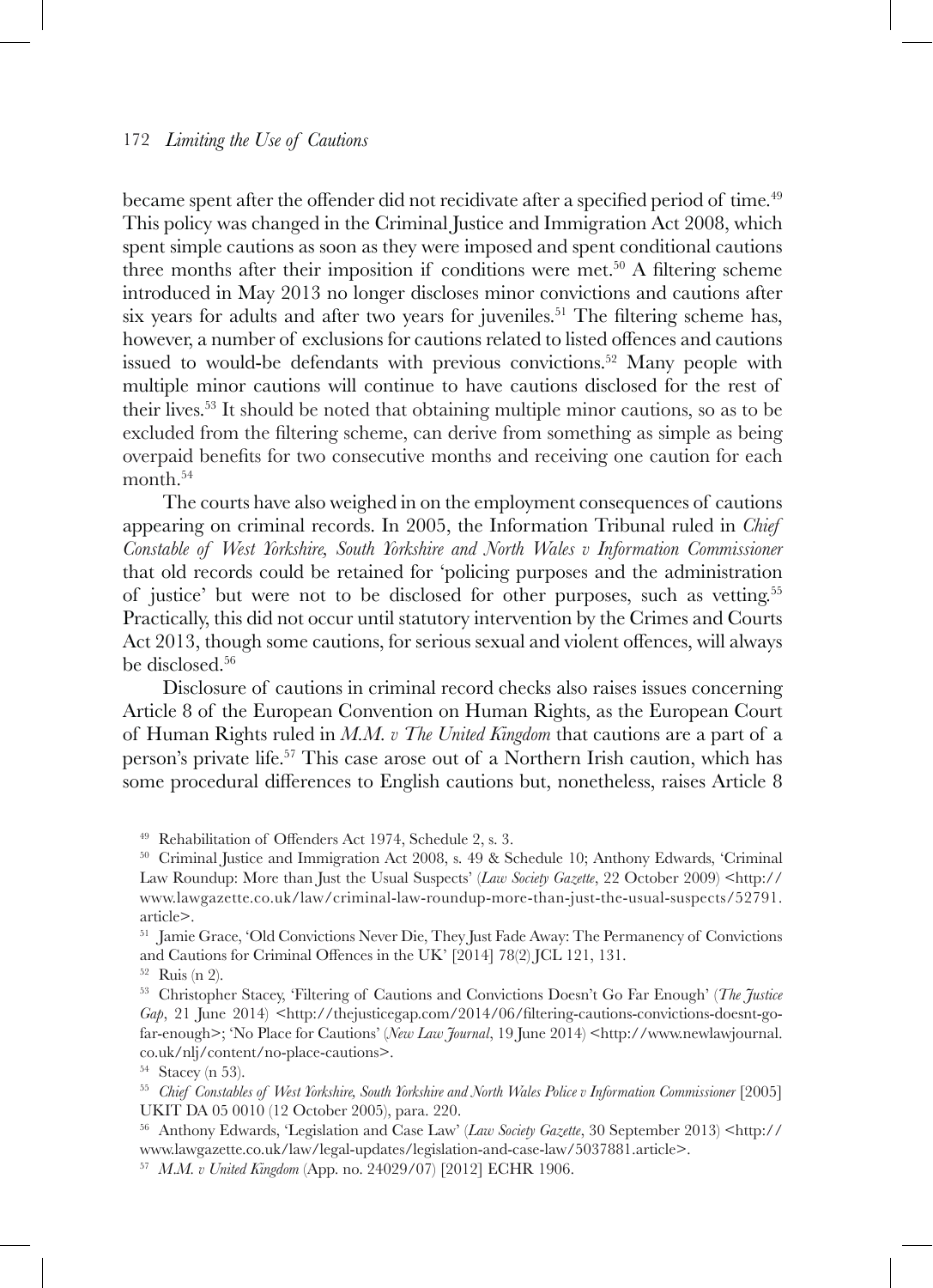issues.58 English courts examined how disclosure engaged Article 8 in *R. (T) v Chief Constable of Greater Manchester & Others*. <sup>59</sup> In 2002, T, at the age of 11, admitted to the theft of two bicycles and was given two cautions; in 2010, T applied for a sports studies course, which involved contact with children, thus requiring a criminal background check that revealed his two cautions.60 The UK Supreme Court upheld the Court of Appeal ruling that the indiscriminate statutory regime requiring the disclosure of all cautions violated Article 8 on two grounds: that a caution takes place in private, making the caution protected personal information, and that the impairment of employment opportunities affects a person's ability to enjoy private life.61 The Supreme Court reasoned that the lifelong disclosure of minor cautions was 'disproportionate', 'not necessary in a democratic society', and 'not based on any rational assessment of risk.'62 Further support for disclosure reform was seen the day after the Supreme Court's ruling, when a Parliamentarian's Inquiry led by Lord Carlile QC published a wide range of recommendations, including ways that juvenile criminal records should be dealt with.<sup>63</sup> Specifically, the inquiry recommended that filtering rules should be extended to offences that resulted in a prison sentence of six months or less and that child offenders should receive lifelong anonymity.64

# 5. Bad Character Evidence

Cautions also result in unforeseen consequences in the arena of bad character evidence in future legal matters, most often in would-be defendants' future criminal trials. The Court of Appeal has ruled that cautions can be used as evidence of bad character because acceptance of a caution requires an admission of guilt.<sup>65</sup> District

<sup>60</sup> ibid*;* 'Criminal Records—Police Act 1997 ss. 113A and 113B—European Convention on Human Rights Art. 8—Compatibility—Rehabilitation of Offenders Act 1974 (Exceptions) Order 1975— Whether *Ultra Vires*' 7 AR 1; Sam Thomas, 'Case Comment: The Supreme Court Judgment in R. (on the Application of T) v Chief Constable of Greater Manchester and the Effect on Professional Regulators' [2015] 2 CLR 149.

<sup>61</sup> *R(T) v Chief Constable of Greater Manchester Police & Others* [2014] UKSC 35; [2014] WLR (D) 271; Catherine Baksi, 'Disclosure of Cautions Breaches Privacy Rights, Supreme Court Rules' (*Law Society Gazette*, 18 June 2014) <http://www.lawgazette.co.uk/law/disclosure-of-cautions-breaches-privacyrights-supreme-court-rules/5041734.article>; Ellis & Biggs (n 15) 8.  $62$  Stacey (n 53).

<sup>63</sup> Christopher Stacey, 'Filtering of Cautions and Convictions Doesn't Go Far Enough' (*The Justice Gap*, 21 June 2014) <http://thejusticegap.com/2014/06/filtering-cautions-convictions-doesnt-gofar-enough>; 'No Place for Cautions' (*New Law Journal*, 19 June 2014).

<sup>64</sup> Alan Travis, 'Children with criminal past should be given clean slate at 18, says MPs' (*The*  Guardian, 19 June 2014) <http://www.theguardian.com/law/2014/jun/19/children-criminal-pastclean-slate-18-say-mps>.

<sup>65</sup> J. R. Spencer, 'Evidence of Bad Character—Where We Are Today' [2014] 5 AR 5.

<sup>58</sup> ibid [159]–[174].

<sup>59</sup> *R(T) v Chief Constable of Greater Manchester & Others* [2013] EWCA Civ 25; Adam Jackson, 'Case Comment: Criminal Records, Enhanced Criminal Records Certificates and Disclosure of Spent Convictions: Impact of ECHR, Article 8' [2014] 78(6) JCL 463.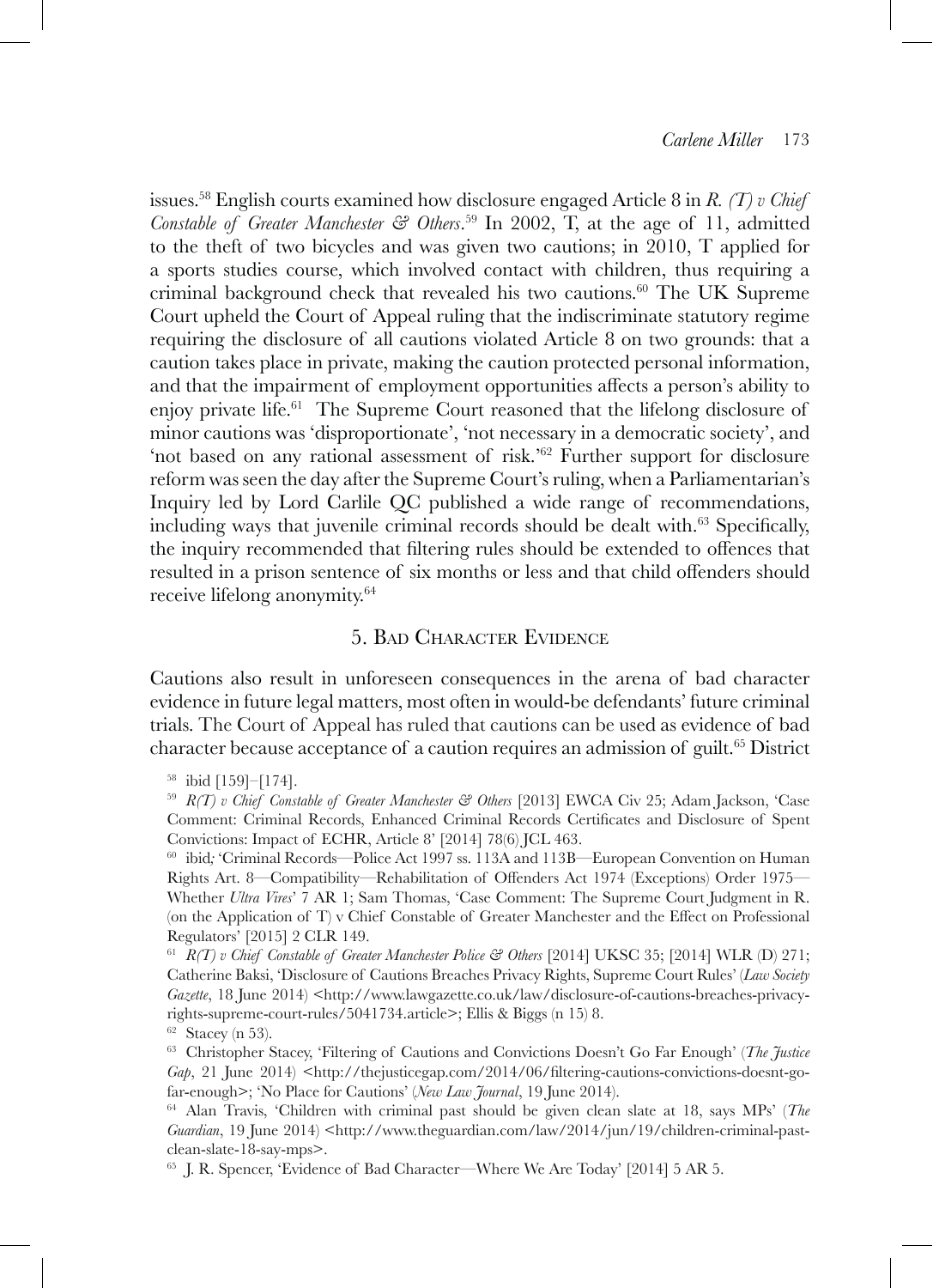Judge Gareth Branston correctly criticises this reliance on a would-be defendant's admission of guilt as justification for using cautions as bad character evidence.<sup>66</sup> Branston has been very critical of the use of cautions as bad character evidence, principally relying on the Criminal Justice and Immigration Act 2008's amendments to the Rehabilitation of Offenders Act  $1974$ .<sup>67</sup> The amendments provide that a person given a caution be treated as if they had not committed an offence once the caution is spent, and that no evidence shall be admissible to prove a caution had been given; this seems to be limited to civil matters, however, as there exists an exception for admission of such evidence in criminal proceedings.<sup>68</sup> Branston argues that cautions are not misconduct, but merely evidence of misconduct, which is hearsay in criminal proceedings within the Criminal Justice Act 2003.<sup>69</sup> There is a counter-argument, particularly espoused by Professor J. R. Spencer, that cautions constitute an admission exception to hearsay because embedded in a caution is the fact that the defendant has confessed to the offence.<sup>70</sup> Branston rightly rejects this argument on the grounds that caution admissions strain the meaning of confession in criminal proceedings, that describing a previous caution as a confession is unsupported by authority, and that a confession is only admissible if made by a defendant and deployed by the prosecution or a co-defendant.<sup>71</sup>

## 6. Conclusion

Though it might seem paradoxical, limiting the use of cautions via Government reforms might be in the best interests of both the Government and would-be defendants, though not without implications for both. A conceptual trade-off exists between benefits the Government and would-be defendants receive and the resulting implications.

The Government benefits from limiting the use of cautions by furthering its goal of deterring future offences through what it deems to be adequate sentencing and punishment. Almost since the inception of juvenile cautions in 1969, there has been a steady Government effort to reform and limit their use. Despite Government efforts to reign in their use, cautions have continuously increased and expanded in number. The Government and other supporters of 'tough on crime' policies have viewed this continual increase in cautions as evidence that cautions are not an effective deterrent; in their eyes, too many would-be defendants evade adequate punishment and thus continue to offend. Limiting the use of cautions furthers the Government's goal of adequately punishing offenders in order to deter future offences.

<sup>66</sup> Gareth Branston, 'A Reprehensible Use of Cautions as Bad Character Evidence?' [2015] 8 CLR 594, 596.

 $^{67}$ ibid.

<sup>68</sup> ibid.

<sup>69</sup> ibid.

 $^{70}$ J. R. Spencer, 'Cautions as Character Evidence: A Reply to Judge Branston' [2015] 8 CLR 611.  $^{71}$  Branston (n 66) 600–01.